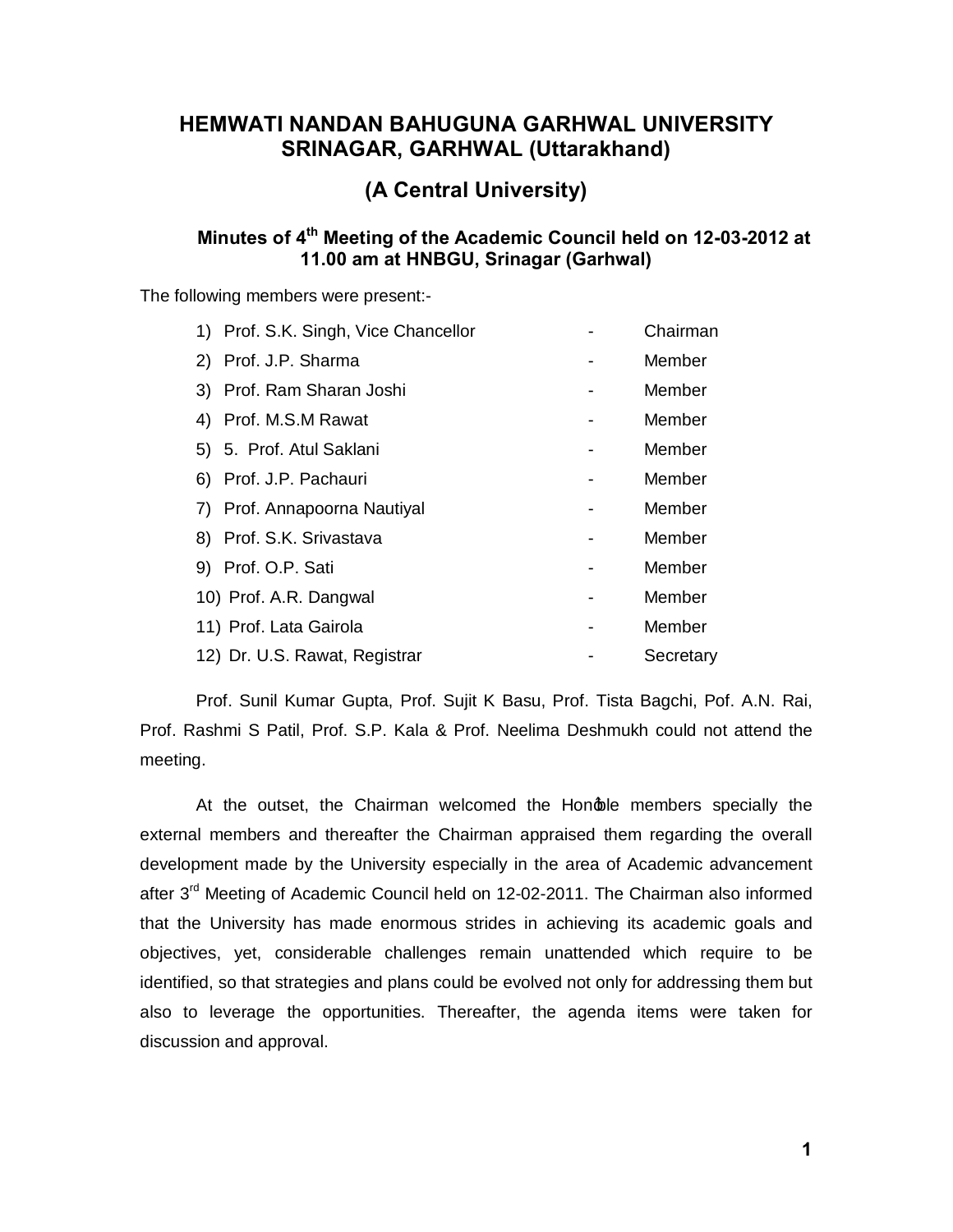## **Agenda Item No. 1: Confirmation of Minutes of 3rd Meeting of the Academic Council held on 12-02-2011**.

Note: A copy of the minutes of the 3rd meeting of Academic Council, dated 12-02-2011, circulated vide letter No. Acad/2011/564 dated 22-02-2011 is placed at **Annexure – A**  for confirmation.

### **RESOLUTION**

The Hon $\phi$ le members unanimously appreciated the efforts made by the University for recording the minutes based on the decision taken in the  $3<sup>rd</sup>$  meeting of Academic Council held on 12<sup>th</sup> Feb, 2011. Thereafter, it was resolved to confirm the minutes of 3<sup>rd</sup> meeting of the Academic Council.

## **Agenda Item No. 2: Report on the Action taken on the minutes of 3rd meeting of the Academic Council held on 12-02-2011.**

Action Taken Report on the Minutes of the  $3<sup>rd</sup>$  meeting of the Academic Council held on 12-02-2011 is placed at **Annexure – B** for kind perusal.

## **RESOLUTION**

The Academic Council has taken a note of it.

## **Agenda Item No. 3: To consider the award of D.Phil/D.Lit/D.Sc Degree to those candidates who have successfully completed their viva-voce.**

While discussing the matter under agenda item 13.7 of  $3<sup>rd</sup>$  meeting of EC held on  $16<sup>th</sup>$ June, 2011 in regard to expedite the award of D.Phil/D.Lit/D.Sc Degree to those candidates who have successfully completed their viva-voce, it was resolved that to reduce time factors between viva-voce examination and award of Ph.D degree (being awarded after approval of EC), a suitable proposal for amendment in the relevant ordinances be brought to the Executive Council after approval of the Academic Council.

In view of above, the matter was referred to the relevant Committee under the chairmanship of Prof. M.S.M Rawat, Dean, School of Sciences. The Committee has submitted the amendment in the relevant Ordinances which is placed at **Annexure – C** for reference.

The matter is submitted for consideration and approve.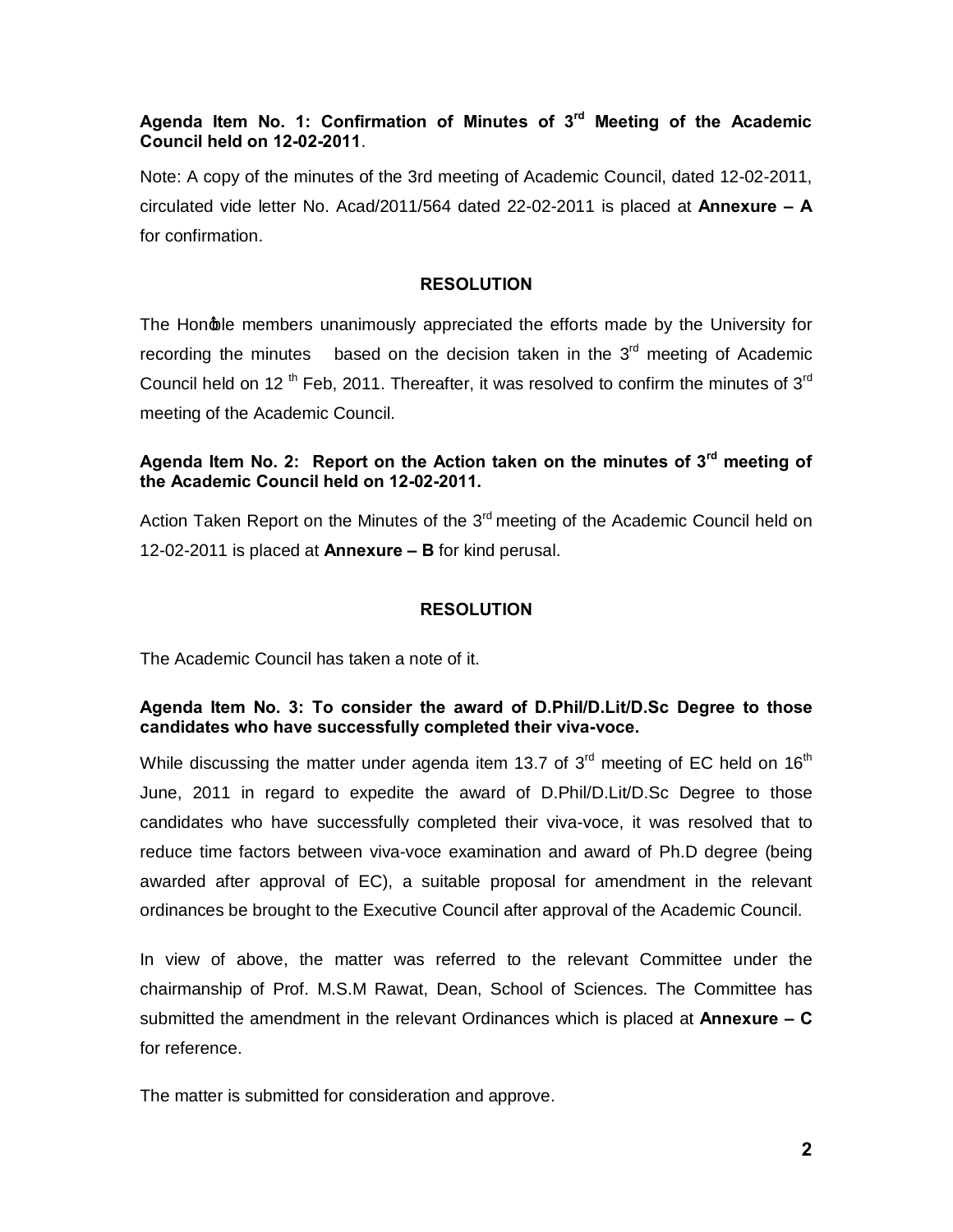#### **RESOLUTION**

It was resolved to approve the recommendation of the Committee for making amendments in Ph.D Ordinances under provision 17(a) as mentioned below:

17(a) : After completion of the viva-voce examination, the result of the candidate shall be conveyed by the concerned Head of Department through concerned Dean of School to the Controller of Examination/Registrar, who shall notify the result of the candidate. The successful candidates shall be eligible for the award of the degree from the date of vivavoce examination and the matter be placed in the next meeting of Academic Council and Executive Council for approval.

It was further resolved that in the mean-time provisional certificate of award of the degree be issued to the candidate on his/her written request to the Controller of Examination/Registrar.

## **Agenda Item No. 4: Ratification of decision taken by Hon'ble Vice Chancellor under Section 11(3) of the Central University Act 2009.**

## **4.1: To consider and approve syllabii of following Courses:**

Syllabus for following courses could not be placed before 3<sup>rd</sup> Academic Council held on 11-02-2011. Since University has introduced the semester system at PG level of various courses, in view of urgency, the Competent Authority on the recommendation of the Department has approved the syllabii under section 11(3) of the Act. The decision taken by Vice-Chancellor is placed for ratification.

| a) M.Sc. Botany       | ٠ | <b>Annexure - D</b> |
|-----------------------|---|---------------------|
| b) M.Sc. Microbiology |   | Annexure - E        |
| c) M.Sc. Geology      |   | <b>Annexure - F</b> |
| d) M.Sc. Agronomy     | ۰ | Annexure - G        |

## **RESOLUTION**

The Academic Council has taken a note of it, except the syllabus of M.Sc. Geology, as the same has been revised and to be taken for approval of Academic Council under Supplementary Agenda Item S-3.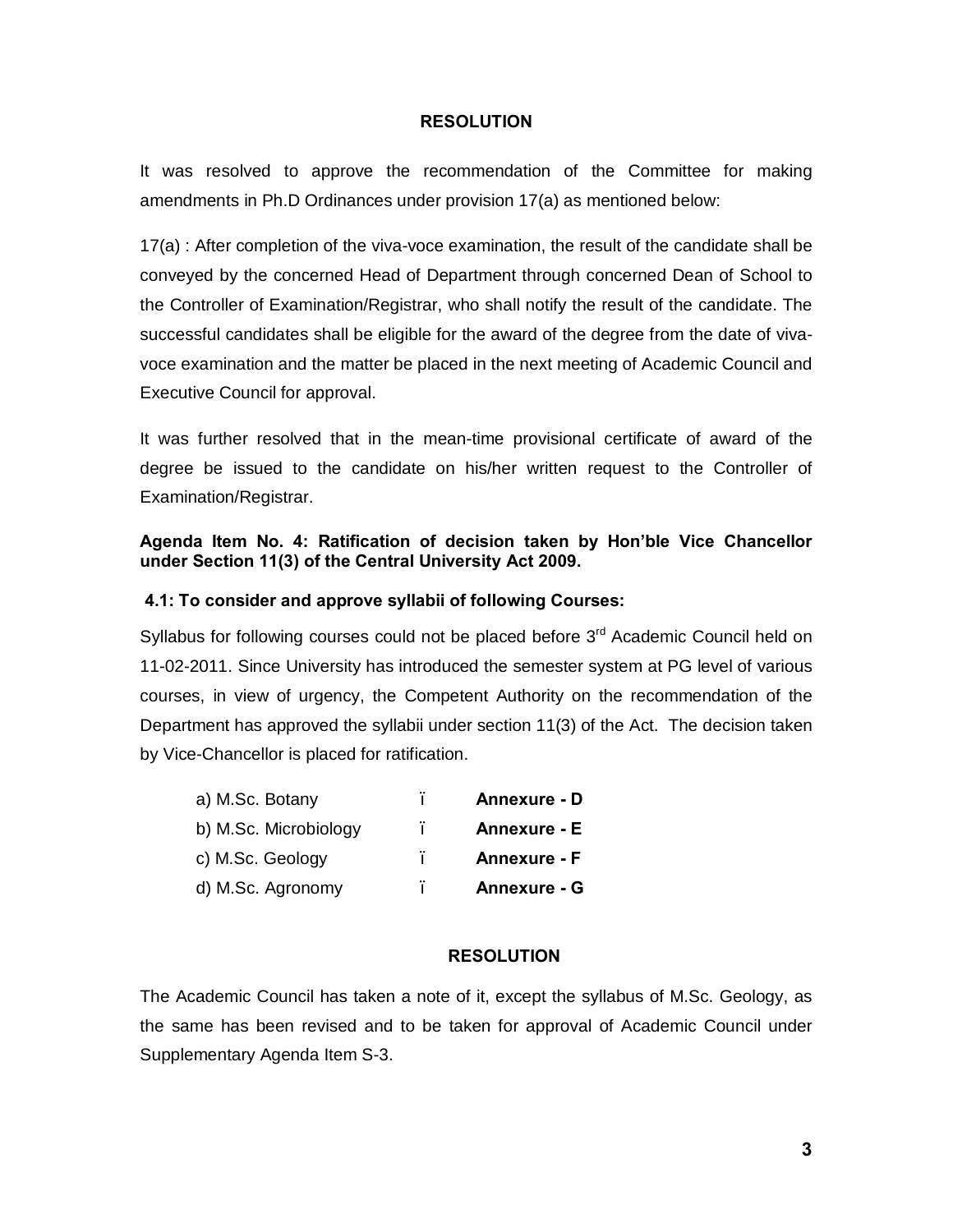## **4.2: Consideration of 50% marks at Graduation level as criterion for "Good Academic Record".**

UGC in its regulations 2010 has specified *"*Good Academic Record+as one of the criteria of minimum eligibility for the recruitment of Assistant and Associate Professor. It states that good academic record should be defined by concerned University. In this regard, it is to submit that High Court of Judicature at Allahabad while making Judgement on Writ Petition No. 26819 of 2008 has upheld the criteria fixed by UPPSC. The Judgement says "the candidates are required to possess Good Academic Record i.e. 50% in both %Graduation and PG Degree Courses+for being eligible to apply. It is further to inform that the Govt of Uttarakhand has also defined 50% in Graduation as Good Academic Record vide its letter dt. 30.9.2011 circulated to all the Universities of the State. Considering the above examples the Competent Authority has defined 50% at Graduation Level as criterion of Good Academic Record.

The Decision taken by Vice-Chancellor may be ratified.

## **RESOLUTION**

It was resolved to ratify the decision taken by the Vice Chancellor.

## **4.3: Consideration of University Science Instrumentation Centre (USIC) under the School of Engineering and Technology.**

USIC has been functioning in the University since 1997. The then Chancellor of the University has included USIC under faculty of Engineering under Clause 7.13(G) (4) of UP State University Act 1973 vide GO dt. 22.12.2003. After getting the status of Central University, in the notification regarding the establishment of Schools of studies in place of faculties as communicated by MHRD vide their letter No. 42-26/2009-Desk (U) dated  $27<sup>th</sup>$  December, 2010, USIC has not included in the School of Engineering. Now Dean, School of Engineering has requested for inclusion of USIC in the School of Engineering. Considering the urgency in view of on going selection process, VC has approved to notify USIC under the School of Engineering.

The decisions taken by VC under Section 11(3) may be ratified.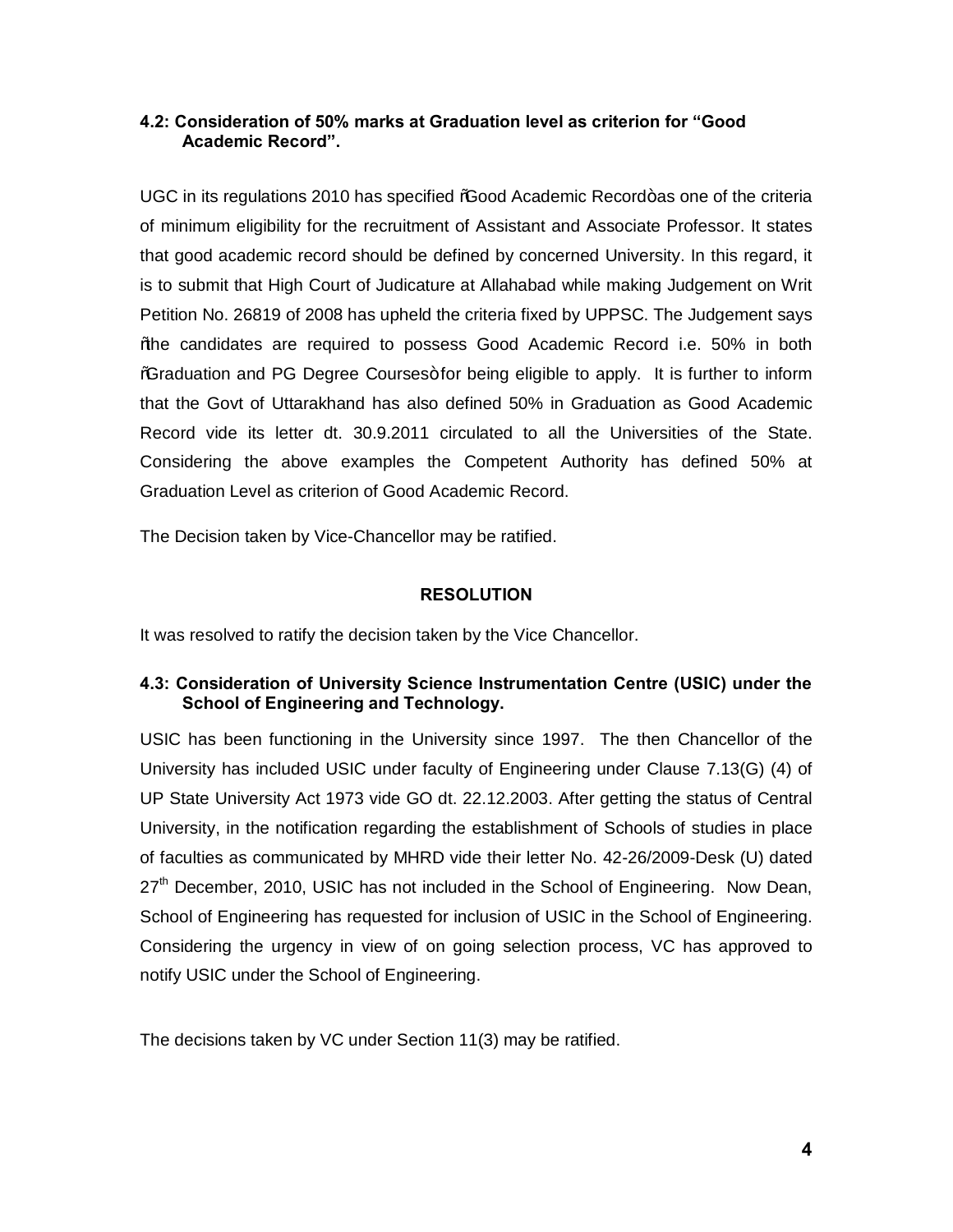#### **RESOLUTION**

It was resolved to ratify the decision taken by the Vice Chancellor on the proposal of Dean, School of Engineering & Technology.

## **4.4: To consider and approve amendment in the Ordinances of Doctor of Philosophy Programme (Ph.D.) and General Provisions on Courses of Studies in the interest of the students.**

On the unanimous recommendation of local members of Academic Council, dated 24- 01-2012, and in order to remove difficulties in conducting the Ph.D. Entrance Examinations-2012 and to declare the results of Post Graduate Semester-I results in time, the Vice Chancellor, H.N.B.Garhwal University is pleased to exercise powers vested on him under Section 11(3) of Central University Act-2009 to amend the first Ordinances of H.N.B.Garhwal University at appropriate places by substitution/deletion /additions for the Doctor of Philosophy Programme (Ph.D.) and General Provisions on Courses of Studies in the interest of the students (**Annexure – H**).

#### **RESOLUTION**

It was resolved to approve the amendment in the Ordinances of Doctor of Philosophy (Ph.D) Programme and General Provisions on Courses of Studies in the interest of the students.

## **5. Consideration of UGC (Affiliation of Colleges by Universities) Regulations 2009.**

The University Grants Commission, New Delhi vide its letter dt. 29.4.2010 has circulated a copy of the (Affiliation of Colleges by Universities) regulations, 2009 published in the Gazette of India  $20<sup>th</sup>$  Feb, 2010 for information and necessary action by the University. At present all colleges, institutions who were affiliated with HNBGU prior to 15<sup>th</sup> Jan, 2009 are still stand affiliated to Garhwal University in terms of provision as made under para-4 (F) of the Central University Act 2009. Consequent upon the new regulations of the UGC (Affiliation of Colleges by Universities) 2009, the affiliation has to be granted by the University on the basis of guidelines of UGC placed at **Annexure- I.** No new affiliation is being granted by the Central University.

The matter is submitted for consideration and approval.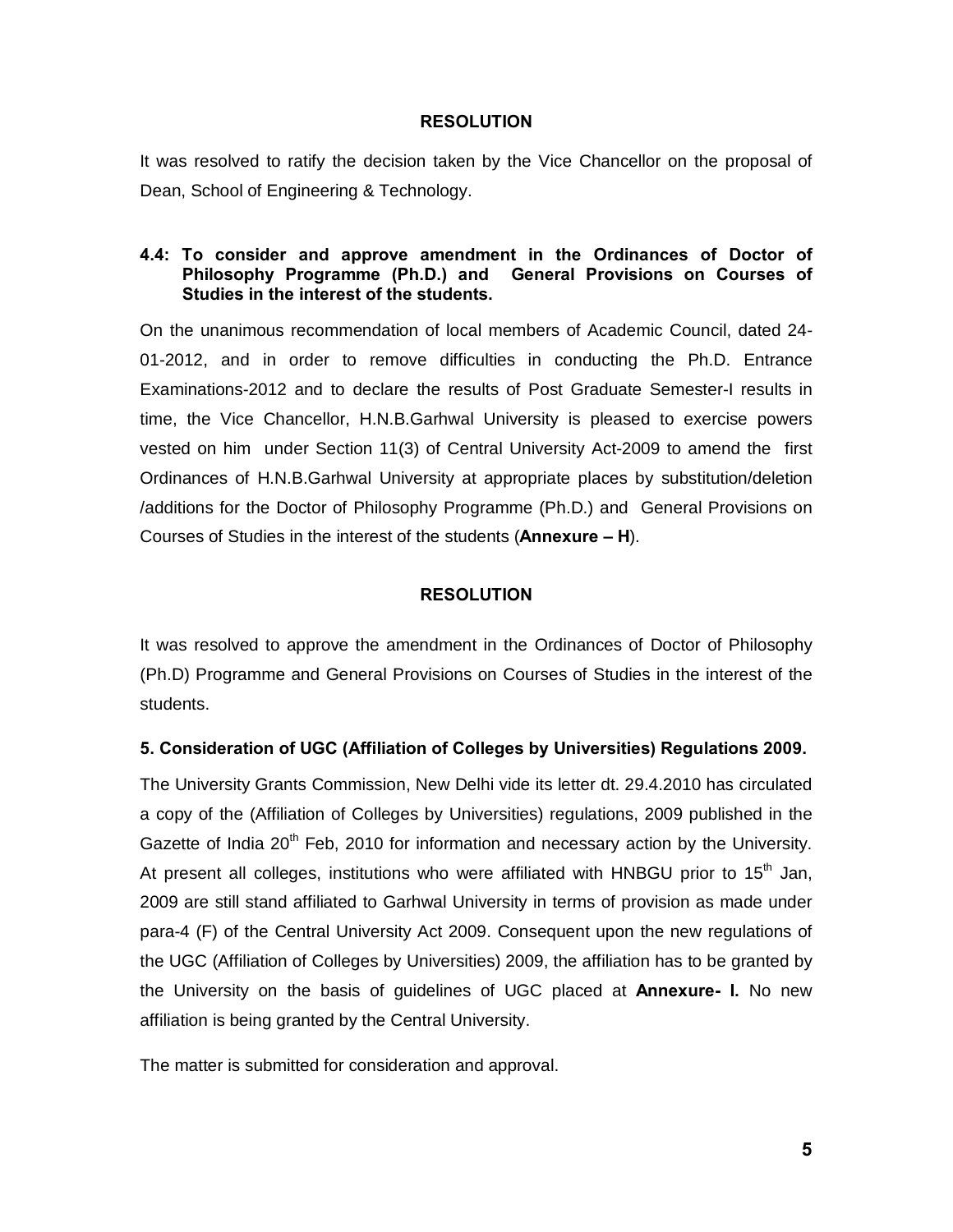#### **RESOLUTION**

After extensive discussion, it was resolved as under:

- 1) Only temporary affiliation be granted to the Colleges & Institutions already affiliated with HNB Garhwal University, Srinagar on year to year basis through the process as prescribed in the UGC Regulations.
- 2) Only temporary affiliation on year to year basis may be granted to start new courses to those Colleges, which are already affiliated with HNB Garhwal University, Srinagar through the process as prescribed in the UGC Regulations.
- 3) No new affiliation be granted to any Colleges/Institutions seeking affiliation from HNB Garhwal University, Srinagar.
- 4) For granting permanent affiliation under Clause 5 of the Regulation, the matter be deferred at present.

#### **Agenda Item No. 6: To consider and approve the Syllabii of various Courses.**

The University has received the Syllabii of various courses from the Departments/Institutes to start the academic curriculum from 2011-2012.

- a) M.Sc. Himalayan Aquatic Biodiversity **Annexure- J**
- b) Course Curriculum for three year programme of Bachelor of Hotel Management **Annexure- K**
- c) Critical Care in Medical Nursing of M.Sc. (N) courses in Medical and Surgical Nursing (sub- speciality paper) – **Annexure - L**

Submitted for approval.

#### **RESOLUTION**

It was resolved to approve the Syllabii.

#### **SUPPLEMENTARY AGENDA**

## **Agenda Item No. S-1: To consider and approve the draft of the Ordinances for Board of Studies.**

In terms of the provisions as made under Clause 16 (I) (2) & (3) of the Statutes, there is a provision to make the Ordinances for Board of Studies in each department of the University. The constitution of the Board of Studies and term of Office of its member is to be prescribed by the Ordinances. Subject to the over all control and supervision of the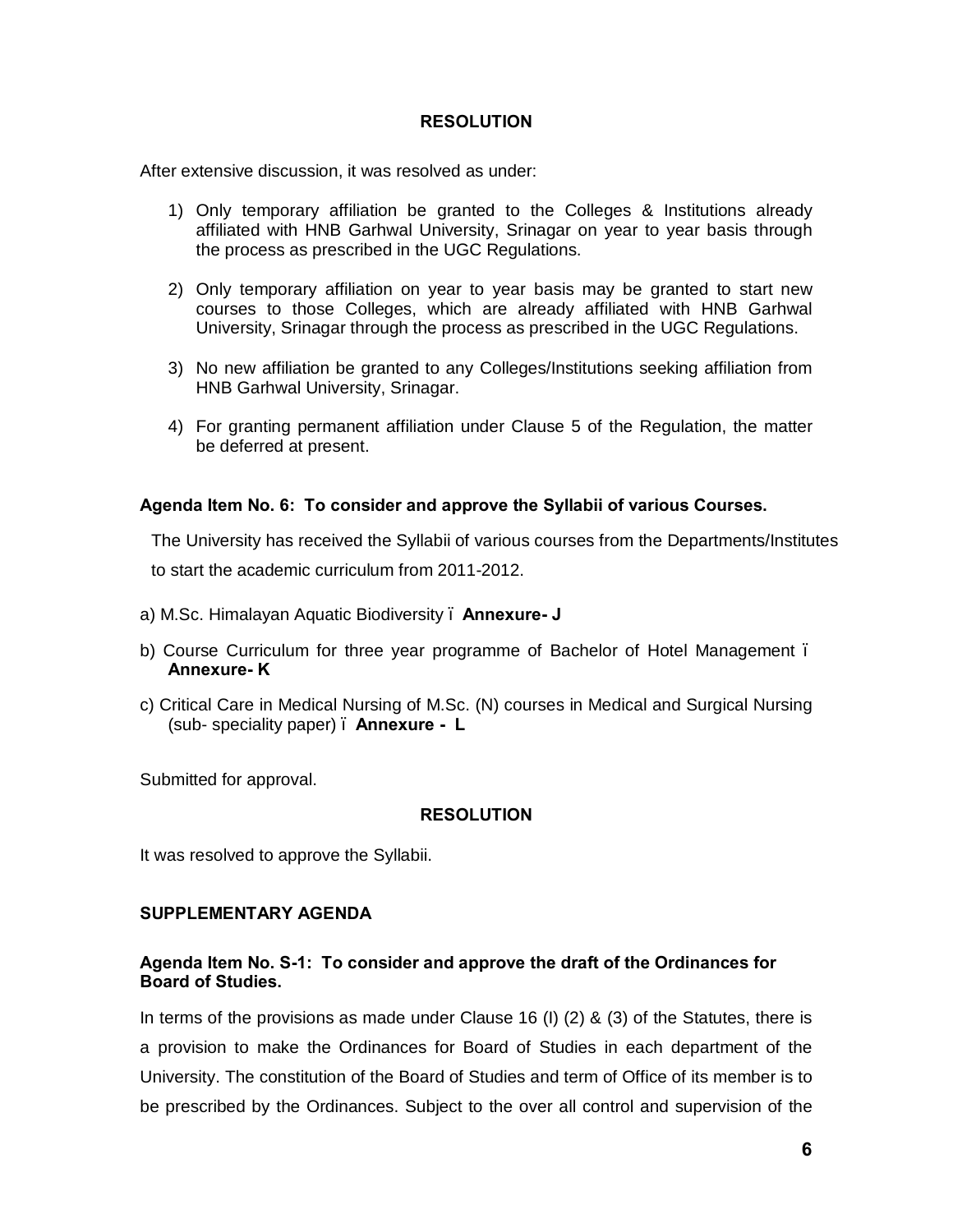Academic Council, the functions of a Board of Studies shall be to approve subjects for research for various degrees and other requirements of research degrees and to recommend to the concerned School Board in the manner prescribed by the Ordinances.

Accordingly the Ordinances for Board of Studies has been prepared and placed at **Annexure – 1** for kind consideration and approval.

#### **RESOLUTION**

It was resolved to approve the Ordinances for Board of Studies with following modification:

2 (a) (ii) (2) : be read as one Associate Professor instead of two.

- (3) : be read as one Assistant Professor instead of two.
- (6) : One Senior most teacher of relevant subject amongst teachers of Affiliated Colleges for the period of one year by rotation be added at 2 (a) (ii) (6).
- 3 (b) be read as recommend in place of approve in the first line of the para.
- 5 Registrar will notify the meeting of Board of Studies on recommendation of the Head of the Department.
- 6. At least two meetings of Board of Studies shall be conducted in an Academic Year be added at Sl. No. 6.

## **Agenda Item No. S-2: To consider and approve the draft for making amendments in the Statutes for the constitution of Academic and Executive Council.**

After getting the status of Central University, the first Academic & Executive Council was constituted by the Ministry of Human Resource Development, New Delhi, vide their letter No. F. 42-4/2009 dated 19-05-2009 for the term of three years i.e. 19-05-2009. Now the term of these University Authorities is going to be expired on 18-05-2012.

Keeping in view the duration of first Academic & Executive Council, the University has to constitute the Academic and Executive Council w.e.f 19-05-2012. As per the provision mentioned under Clause 21 & 22 of the Act, the constitution of the Executive Council and Academic Council consisting the term of Office of its members, powers and functions has to be prescribed by the Statutes, provided that such number of members as may be prescribed by the Statutes shall be from among the elected member of the Court. The Court is not existing at this moment and the constitution of Executive &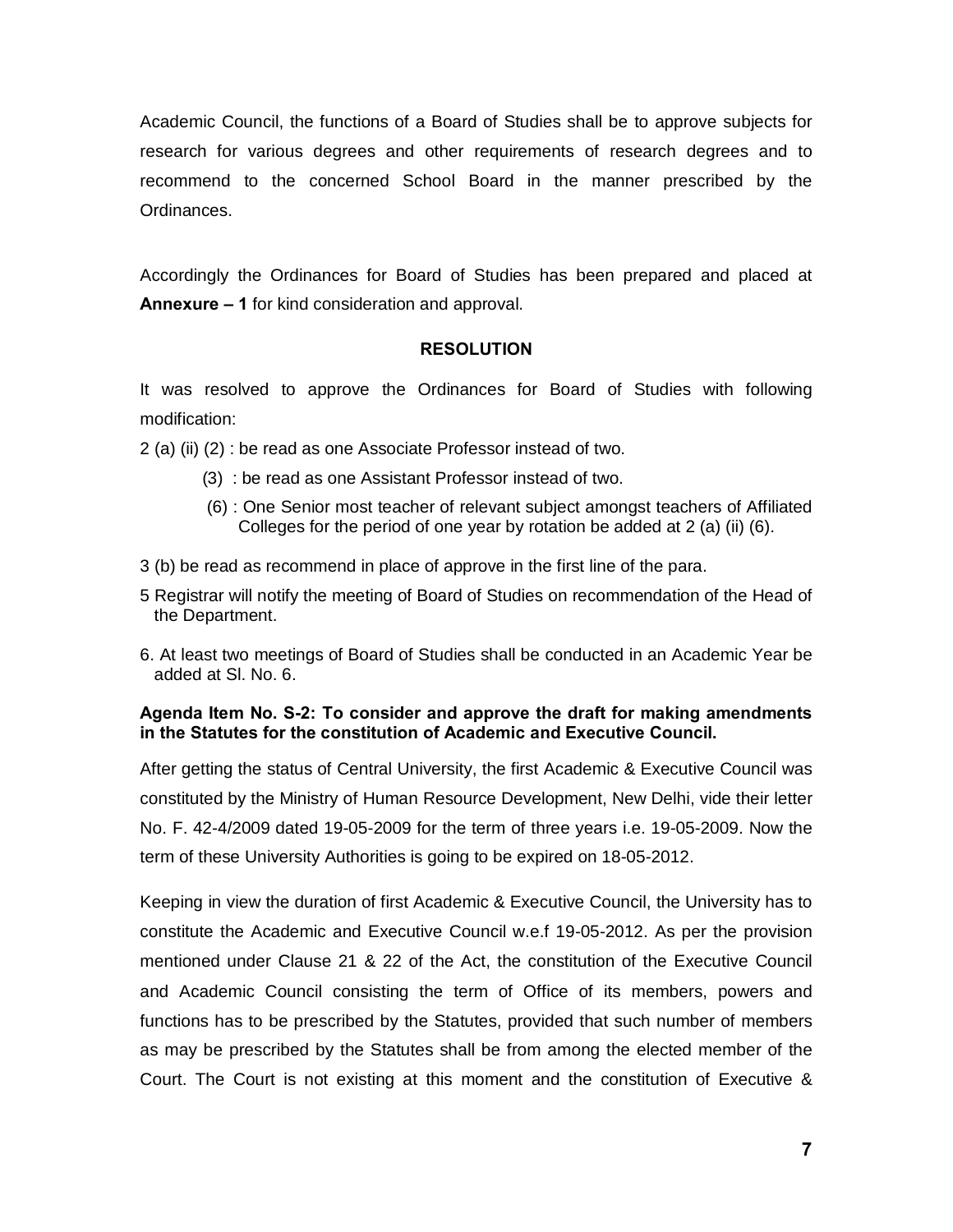Academic Council is silent in the Statutes of Central University Act, 2009, except the provision of quorum for meeting of Executive & Academic Council.

In view of the above a Committee was constituted under the Convener-ship of Prof. MSM Rawat for making amendments in the particular Clause of the Statutes in regard to constitution of Executive & Academic Council of the University. The recommendation of Committee is placed at **Annexure – 2** for consideration and approval.

## **RESOLUTION**

It was resolved to approve the draft for making Statutes of Executive Council and Academic Council with following modification:

## **Executive Council (Statutes 11)**

- 1 (iii) be read as: *three Deans of the School to be selected by rotation in order of seniority.*
- 1 (vi) be read as: *one member elected by the Court. He/She shall not be eligible for reappointment.*
- 2. be read as: *the terms of office members (iii), (iv) and (v) under Clause (1) shall be of one year and the members under Sub-Clause (vi), (vii) and (viii) under Clause (1) shall be of three years.*
- 5. be read as: *Registrar shall act as Ex-Officio Secretary*.
- 6. In case of Sub-Clause (iii), (iv) and (v) *if the date of joining is the same, the seniority will be decided by date of birth i.e. the person having earlier date of birth being senior.*

## **Academic Council (Statues 13**)

vii. be read as : *Registrar shall be Ex-Officio Secretary.*

- 1(x) be read *as* : *three Professors, three Associate Professors & three Assistant Professors by rotation in order of their seniority for one year.*
- xi. be read *as* : *two Principals of affiliated Colleges by rotation in order of their seniority in substantive capacity as Principal, out of which one Principal shall be nominated from Government Colleges affiliated to this University for one year.*
- xii. be read as : *two members elected by the Court for the period of three years. He/She shall not be eligible for reappointment*.
- xiii. be read as : *five eminent academicians not being in the service of the University to nominated by the Visitor for a period of three years*.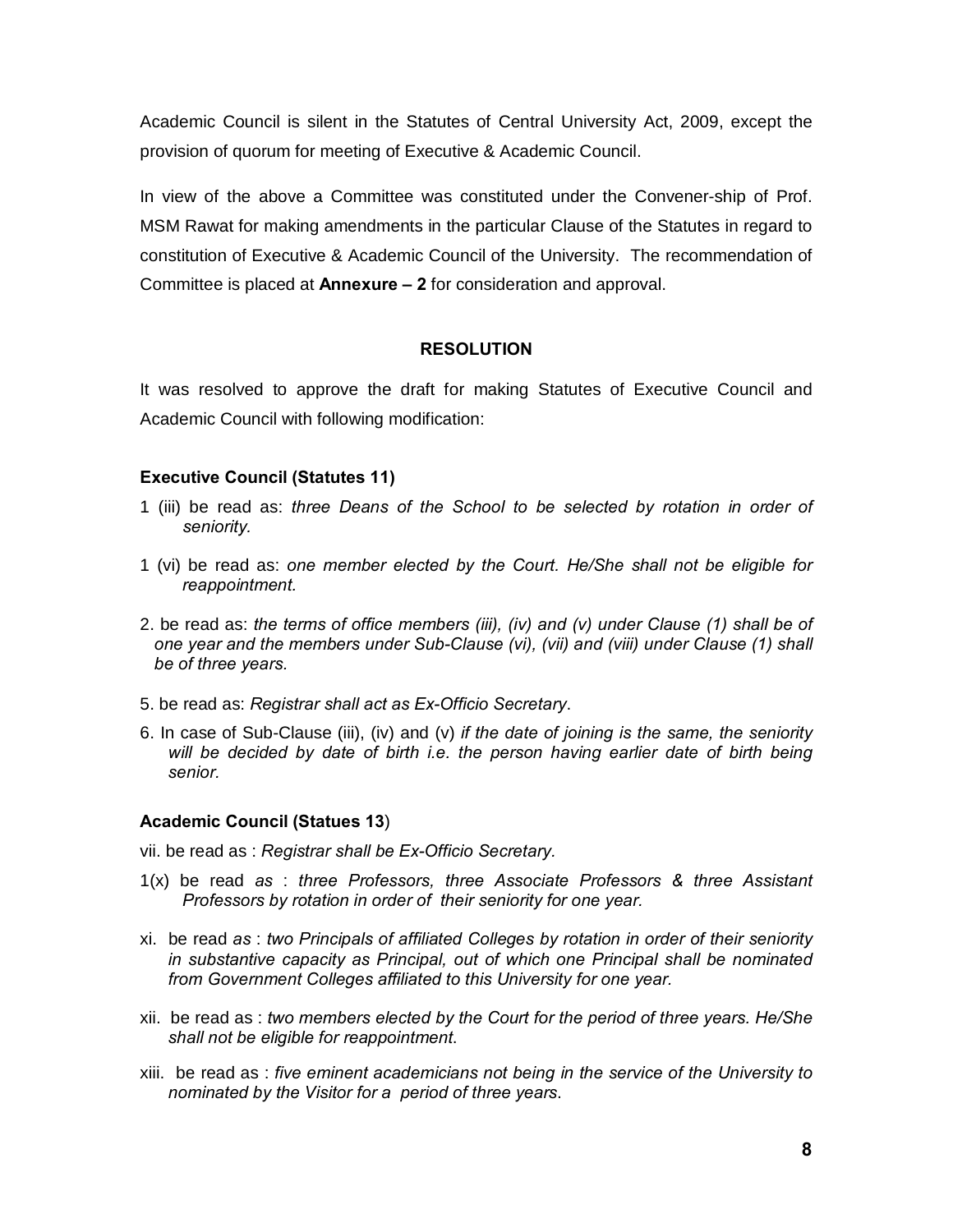- xiv. be read as *five distinguished persons form the Trade/Industry/Profession/Social Services to be nominated by the Academic Council for the period of three years.*
- 2. Para 2 be deleted.

## **Agenda Item No. S-3: To consider and approve the revised syllabii of various Courses.**

The following departments/centre have submitted the revised syllabii for various courses for the approval of Academic Council so that the teaching work could be under taken as per syllabii from the Academic Session 2012-13. The details are as under:

|    | S.No. Department/Centre | <b>Name of the Course</b>                                                                      | Annexure |
|----|-------------------------|------------------------------------------------------------------------------------------------|----------|
| 1. | Horticulture            | <b>B.Sc. Horticulture</b><br>4 Years Degree Course,<br>Eight Semester)                         | 3        |
| 2. | Geology                 | 1. M.Sc. Geology                                                                               | 4        |
|    |                         | 2. Pre-Ph.D Course                                                                             |          |
| 3. | Home Science            | <b>B.Sc. Home Science</b><br>(3 Years Course)                                                  | 5        |
| 4. | Drawing & Painting      | Master Degree Programme in<br>Drawing & Painting                                               | 6        |
| 5. | Women Studies Centre    | Certificate Course in Women Studies<br>& One Year PG Diploma Course in<br><b>Women Studies</b> | 7        |

Submitted for approval of Academic Council.

## **RESOLUTION**

The Committee approved the Syllabii of B.Sc. Horticulture, M.Sc. Geology & Pre-Phd Course Geology, B.Sc. Home Science, Master Degree in Drawing & Painting as such.

It was also resolved that Syllabii of Certificated Course in Women Studies & One Year PG Diploma Course in Women Studies be modified as per suggestions given by the members and re submit to the Vice Chancellor for approval.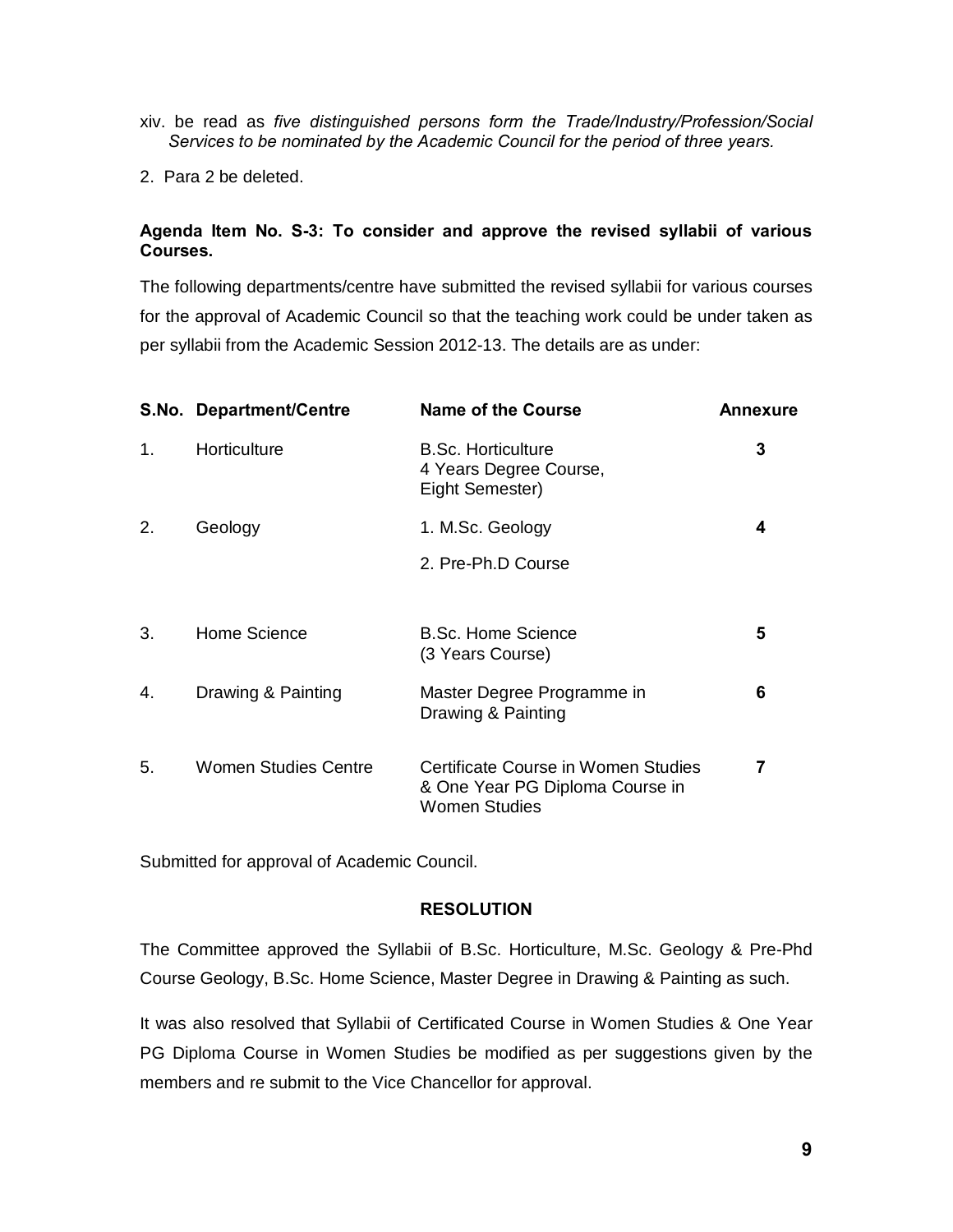It was further resolved that the Vice Chancellor be authorised to approve the Syllabii of remaining subjects if any could not placed before the Academic Council for approval due to certain reasons and matter be reported in the next Academic Council.

**Agenda Item No. 7 :** Any other item with permission of the Chair.

## **RESOLUTION**

Following Items were discussed with the permission of Chair:

## **Regularization of Academic Session of B.E.d Course**

1. The University have been receiving representations/suggestions from the various sectors of the University and Society including teachers, students and association of Self-financed B.Ed. Institutes of the Uttarakhand to regularize the B.Ed Session on priority in order to avoid some technicalities while issuing marksheet/degree of two courses in the same academic year. Due to some unavoidable circumstances, the academic session of B.Ed. has already been delayed and running more than a year back, leading some technical problems to the students.

After having an extensive discussion it was resolved that the University should make zero academic session of B.Ed Course for the academic year 2011-12 to regularize the session and should initiate the necessary steps for the academic year 2012-13 henceforth.

2. Regarding marksheet/degree for the earlier period, a Sub-Committee be constituted with following members to see the pros and cons of the matter and suggest ways and means, so that the students could not face any problems and be benefited:

## **Committee:**

| 1) Prof. M.S.M Rawat, Dean         | Convener |
|------------------------------------|----------|
| 2) Prof. S.S. Rawat, EC Member     | Member   |
| 3) Prof. J.P. Pauchauri, AC Member | Member   |
| 4) OSD (Exam)                      | Member   |
| 5) DSW                             | Member   |
| 6) Chief Proctor                   | Member   |